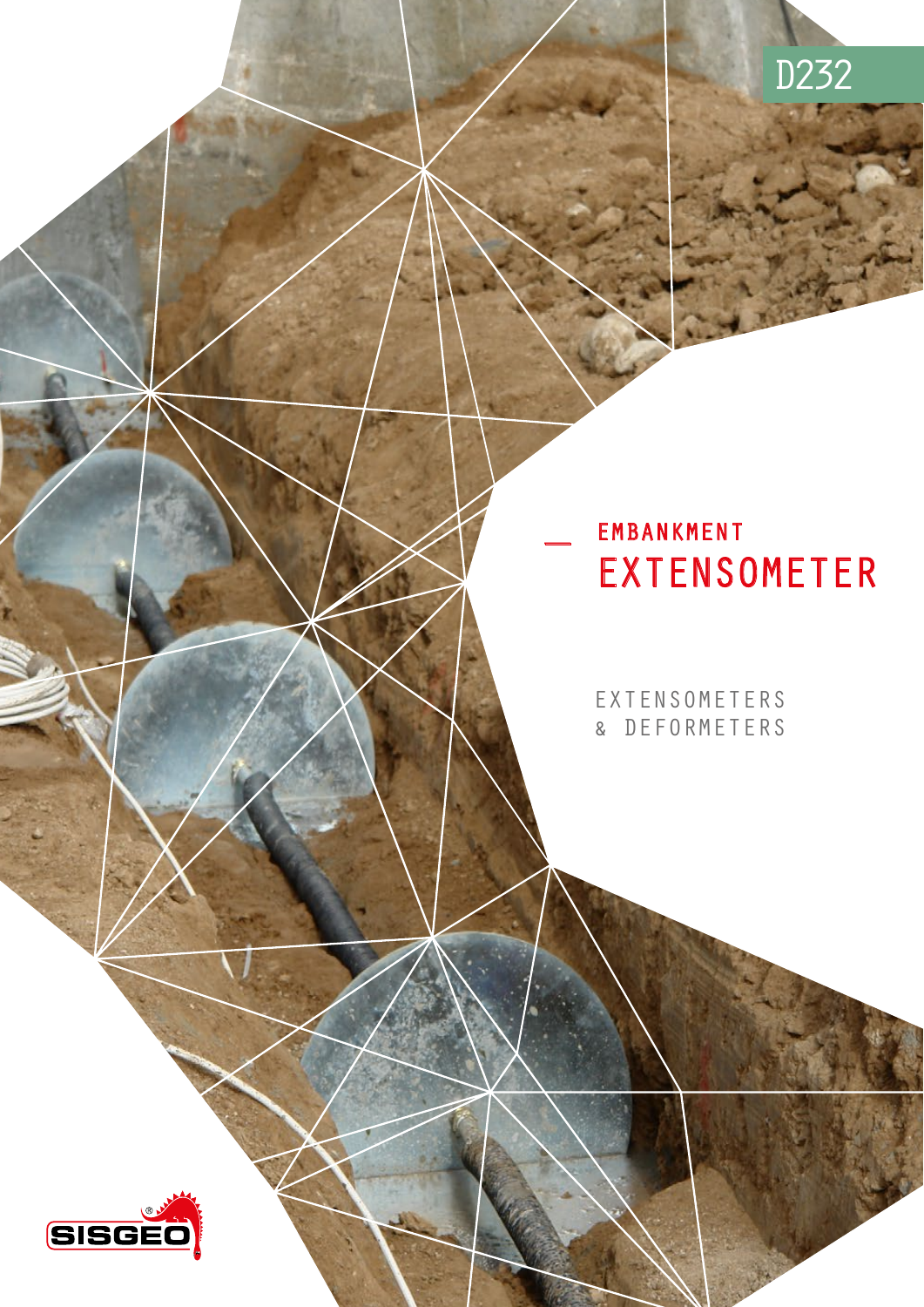







## EMBANKMENT **EXTENSOMETERS**

Embankment extensometers are chain extensomerters used to measure lateral strains in large earth structures.

The extensometer consists of an anchor plate, a vibrating wire displacement transducer, and an extension rod. In typical installations, extensometers are joined into chains, with each unit sharing an anchor plate with the next.

The extensometer chains are installed in trenches aligned with the expected axis of deformation. Displacement transducers on each unit monitor the changes in the distance between anchor plates.

### APPLICATIONS

- Lateral strains beneath earth and rock fill dams or embankments
- Foundation movements and control of natural and cut slopes, quarry and mining excavations

## FEATURES

- Vibrating wire technology provides long-term stability
- Displacement sensors are available in 50, 100, and 150 mm ranges.
- Armoured jacket prevents damage to signal cables.



*Meet the essential requirements of the EMC Directive 2014/30/UE*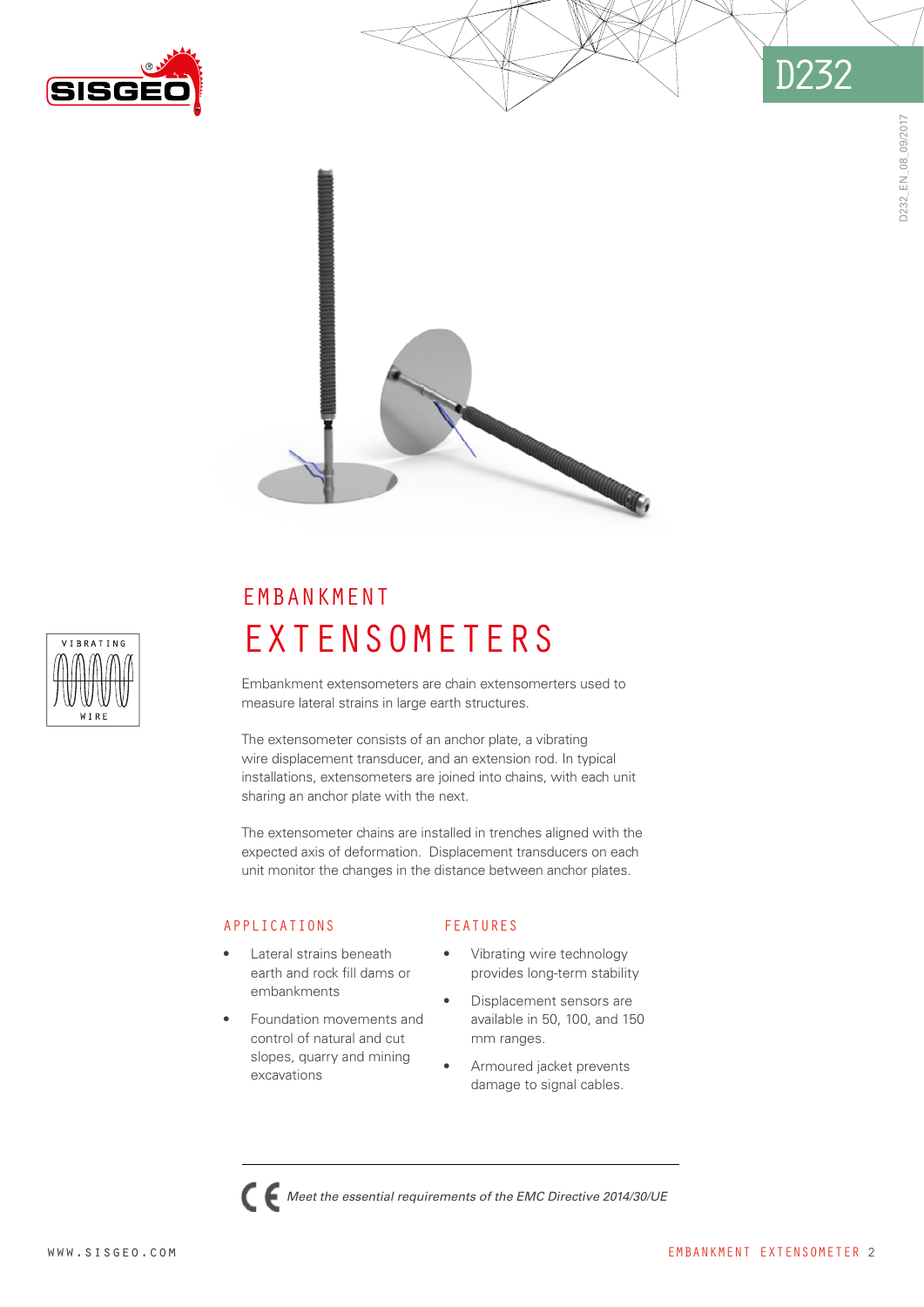

# D232

## TECHNICAL SPECIFICATIONS

|                                           | <b>EXTENSION RODS</b>                    |                | <b>ANTIFRICTION SLEEVE</b>         |  |
|-------------------------------------------|------------------------------------------|----------------|------------------------------------|--|
| PRODUCT CODES                             | 0D2320BM000                              |                | 0D111PV5500                        |  |
| Length                                    | 1, 2 or 3 m ( $\sim$ 3, 6 or 9')         |                | continuous                         |  |
| <b>Dimensions</b>                         | $\varnothing$ 27 mm $(34")$              |                | $\varnothing$ 55 mm (2.2") nominal |  |
| Material                                  | galvanised steel                         |                | corrugate pvc                      |  |
|                                           | <b>ANCHOR PLATES</b>                     |                |                                    |  |
| PRODUCT CODES                             | 0D232AN5000                              |                | 0D232AN5500                        |  |
| Dimension                                 | Ø 500 mm (20")                           |                | square, 500 x 500 mm               |  |
| Material                                  | galvanised steel                         |                | galvanised steel                   |  |
|                                           | TELESCOPIC MEASURING ELEMENT             |                |                                    |  |
| PRODUCT CODES                             | 0D232T050VW                              | 0D232T100VW    | 0D232T150VW                        |  |
| Measurement principle                     | vibrating wire with built-in thermistor  |                |                                    |  |
| Range                                     | 50 mm (2")                               | 100 mm $(4")$  | 150 mm (6")                        |  |
| Accuracy<br>Pol. MPE <sup>(1)</sup>       | $<$ ±0.30% FS                            | $<$ ±0.30% FS  | $< \pm 0.30\%$ FS                  |  |
| Output signal                             | frequency (VW), resistance (thermistor)  |                |                                    |  |
| Sensitivity <sup>(2)</sup>                | see calibration report                   |                |                                    |  |
| Typical frequency range (3)               | 2250 - 3000 Hz                           |                |                                    |  |
| Operating temperature                     | $-20^{\circ}$ C +80 $^{\circ}$ C         |                |                                    |  |
| Length                                    | 1000 mm ±25 mm                           | 1000 mm ±50 mm | 1000 mm ±75 mm                     |  |
| Material and IP class                     | stainless steel, IP68 up to 1.0 MPa      |                |                                    |  |
| Signal cable                              | 0WE104X20ZH                              |                |                                    |  |
| Max cable length to logger <sup>(4)</sup> | 1000 m (for more information see FAQ#77) |                |                                    |  |

(1) MPE is the Maximum Permitted Error on the measuring range (FSR). In the Calibration Report, the accuracies of the gauge are calculated using both linear regression and polynomial correction (≤ Pol. MPE) (2) Sensitivity is a specific paramenter different for every gauge. The sensitivity is calculated during gauge calibration test and inserted into the calibration report. (3) The expressed frequency range could has a ±10% variation (4) refer to FAQ section of Sisgeo website: [www.sisgeo.com/assistance/faq.html](http://www.sisgeo.com/assistance/faq.html)

## PHYSICAL FEATURES